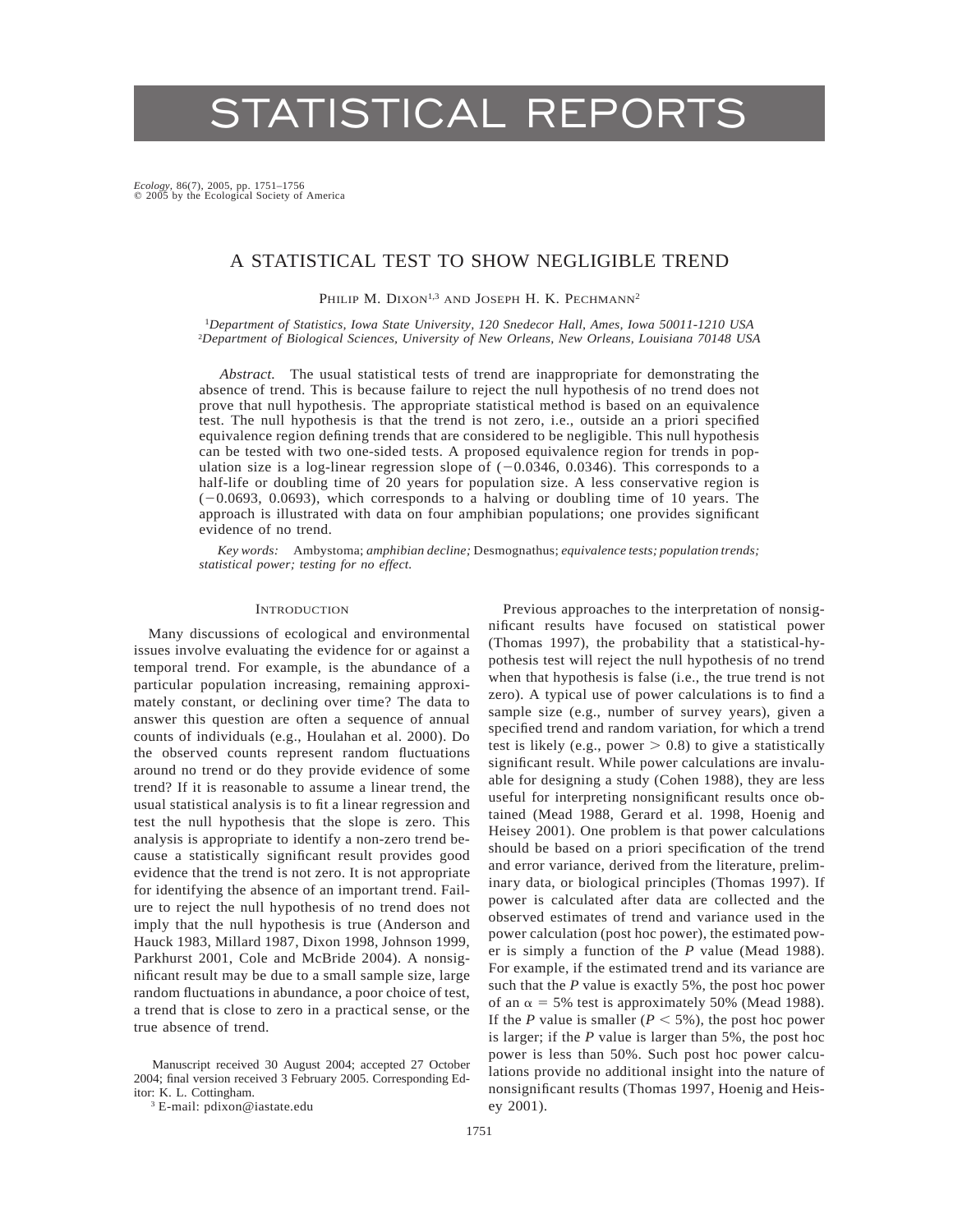The usual test of no trend can also be too powerful, although this rarely happens with ecological data. If the sample size is large or the residual variation small, then a biologically insignificant trend (e.g., numerically close to zero) can be statistically significant. A statistical test of no trend is not a test of whether the trend is biologically important.

A better approach for testing the absence of trend is motivated by the idea that the true trend is unlikely to be exactly zero. The important question is whether the true trend is negligible. This requires defining an equivalence region  $(b_1, b_0)$  that includes all values of the trend parameter that are considered negligible. The lower bound of the equivalence region,  $b<sub>1</sub>$ , separates larger declines (i.e., more-negative trends) that are biologically important from smaller declines that are considered negligible. The upper bound,  $b<sub>u</sub>$ , separates larger biologically important increases from smaller positive trends. An equivalence test assumes that the trend is large, i.e., outside the equivalence region, unless the data suggest otherwise. If  $\beta$  is the true, but unknown, trend, the null hypothesis of non-equivalence is that

$$
H_0: \beta \le b_1 \text{ or } \beta \ge b_u. \tag{1}
$$

The alternative hypothesis is that the true trend is within the equivalence region:  $H_a$ :  $b_1 < \beta < b_n$ . The usual null and alternative hypotheses are reversed, so that a trend is considered negligible only if there is sufficient evidence that it is close to zero.

# TESTING THE NULL HYPOTHESIS OF NON-EQUIVALENCE

Most statistical research on equivalence testing has focused on equivalence tests for two means. One primary motivation was to compare properties of generic and name-brand drugs (Wellek 2003:6). Equivalence tests are relatively unknown in ecological and environmental applications, although they have been applied to assess remediation success (McDonald and Erickson 1994), the assumption of equal detectability (MacKenzie and Kendall 2002), and the lack of environmental impact (Erickson and McDonald 1995, Cole and McBride 2004).

Many different equivalence tests have been suggested (e.g., Westlake 1979, Anderson and Hauck 1983, Schuirmann 1987, Dannenberg et al. 1994, Hsu et al. 1994). There is no optimal test. Instead there is a tradeoff between three characteristics of the equivalence test: the Type I error rate, the power, and the shape of the rejection region (Chow and Liu 1992, Berger and Hsu 1996, Perlman and Wu 1999). The rejection region of a statistical test is the set of sample statistics that lead to rejecting the null hypothesis. For *t* tests of trend, the relevant sample statistics are the estimated slope and standard error of the slope. All equivalence tests reject the non-equivalence hypothesis when the observed trend is close to zero and precisely known (small SE). Some equivalence-test procedures also conclude that the trend is negligible when the slope is poorly known (large SE), although this is counterintuitive. The two one-sided tests method (Schuirmann 1987) is widely used because it has a bounded type I error rate, good power, and a well-behaved rejection region (Hsu et al. 1994).

The two one-sided tests method separately tests each part of the non-equivalence hypothesis given by Eq. 1 (Schuirmann 1987, Parkhurst 2001). Two one-sided null hypotheses are tested:  $H_{0a}$ :  $\beta \leq b_1$  and  $H_{0b}$ :  $\beta \geq$  $b_{\rm u}$ . Non-equivalence (Eq. 1) is rejected only if both subhypotheses,  $H_{0a}$  and  $H_{0b}$ , are rejected. The details of each one-sided test depend on the properties of the data. This flexibility permits generalization to many approaches, including tests for data with unequal variances (Dannenberg et al. 1994), nonparametric tests (Hauschke et al. 1990), and complex experimental designs (Chow and Liu 1992). A single one-sided test can be applied when the original hypothesis is one sided, i.e., only positive or negative trend is important (Parkhurst 2001). Here we extend equivalence testing to the question of whether a linear trend is close to zero.

Using an equivalence test requires an a priori specification of  $b_1$  and  $b_0$ , the bounds of the equivalence region. These values should represent biological knowledge and informed judgment about trends that are considered small for a specific population over a specific time frame. One approach is based on the doubling time for the population. Here we operationally define a trend as small if the associated population doubling time is longer than 20 years, i.e., the loglinear slope is smaller than 0.0346. The comparable criterion for declining populations is a half-life longer than 20 years, i.e., a log-linear slope larger than  $-0.0346$ . A related approach is to consider the time to reach 1% of the starting size (pseudo-extinction). A consistent annual decline of  $-0.0346$  translates into a pseudo-extinction time of 133 years. The bounds of the equivalence region may vary with species characteristics, e.g., life history and current population size. Looser bounds on the equivalence region, e.g.,  $(-0.0693, 0.0693)$  that correspond to a doubling or halving time of 10 years, might be appropriate for populations of shorter lived species with larger annual fluctuations in abundance.

#### EQUIVALENCE TESTS FOR TREND

Many different models could be used to estimate trends. We will use a log-linear model in which the slope,  $\beta$ , describes the linear trend in the log-transformed abundance,  $N_i$ :

$$
\ln(N_t + 1) = \alpha + \beta t + \varepsilon_t. \tag{2}
$$

We chose to log transform abundances to linearize an exponential growth model and to stabilize the error variances. A constant of 1 is added to all values of  $N_t$ to avoid  $ln(0)$ . When  $N_t$  is large, Eq. 2 describes a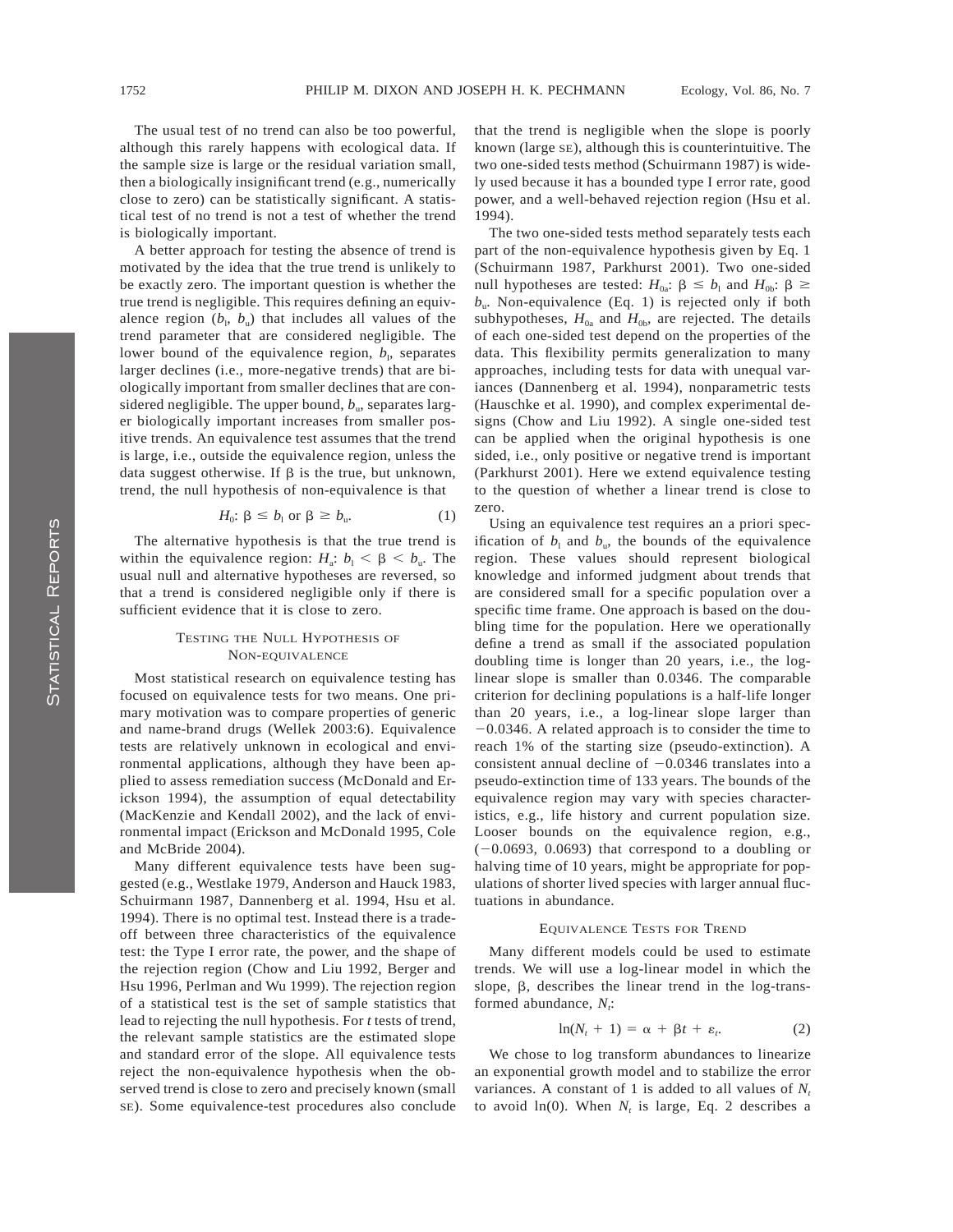population with exponential growth or exponential decline at a rate given by  $\beta$ . When  $N_t$  is small, the growth or decline is approximately linear, because of the added constant.

The choice of method to estimate the trend,  $\beta$ , and its standard error,  $s_{\hat{\theta}}$ , depends on the characteristics of the errors, i.e., the deviations from the specified model. If the errors are additive, independent, normally distributed, with equal variances, then least-squares regression (Draper and Smith 1981) is appropriate and inference about the slope can be based on a Student's *t* distribution. If errors are correlated, either because of autocorrelation between observations in consecutive years or because of subsampling (e.g., more than one count in the same year), the annual trend and its SE can be estimated using a linear mixed model (Schabenberger and Pierce 2002: chapter 7). Inference about the slope is based on an approximate *t* distribution with estimated degrees of freedom (Kenward and Roger 1997).

In either case, the subhypothesis  $H_{0a}$ :  $\beta \leq b_1$  is rejected if the *t* statistic  $T_1 = (\hat{\beta} - b_1)/s_{\hat{\beta}}$  is larger than the one-sided critical value for a *t* distribution with the appropriate degrees of freedom. The second sub-hypothesis  $H_{0b}$ :  $\beta \ge b_{u}$  is rejected if the *t* statistic  $T_{u}$  =  $(b_{u} - \hat{\beta})/s_{\hat{\beta}}$  is larger than the same t critical value. If the *P* values for both sub-hypotheses are less than  $\alpha$ (e.g., 5%), then the data provide evidence that the trend is negligible. Although this decision requires two hypothesis tests, a multiple testing adjustment is not necessary because rejecting the non-equivalence hypothesis requires that both tests are significant.

Equivalence can also be based on a confidence interval. The hypothesis of non-equivalence (Eq. 1) is rejected at  $\alpha = 5\%$  if and only if a 90% confidence interval for the trend lies entirely within the equivalence region (Schuirmann 1987). If the usual leastsquares assumptions are appropriate, a 90% confidence interval for the trend is  $\hat{\beta} \pm ts_{\hat{\beta}}$ , where *t* is the 0.95 quantile of a *t* distribution with the appropriate degrees of freedom. The size of the confidence interval is 100%  $-2\alpha$  not the usual 100%  $-\alpha$  because each tail of the confidence interval is based on a one-sided  $\alpha$ -level test.

#### AMPHIBIAN EXAMPLES

Equivalence tests for trend will be illustrated with four long-term data sets on amphibian (salamander) population sizes. Complete counts of all breeding females of two *Ambystoma* species, *A. talpoideum* and *A. tigrinum*, have been made at Rainbow Bay, South Carolina, USA since 1979 (Semlitsch et al. 1996). Estimates of abundance of *Desmognathus monticola* and *D. ochrophaeus* at Coweeta Hydrological Laboratory North Carolina, USA have been made by constant-effort searches since 1976 (Hairston 1996). The data used here include the population counts until 2002. The number of searches for *Desmognathus* varied between one and three per year; for this paper, we consider the average count for each year. Two populations (*Ambystoma* spp.) have large annual variation; two (*Desmognathus* spp.) have small annual variation (Fig. 1). The four were selected from the larger number of amphibian species monitored in these community surveys.

AIC statistics were used to choose an appropriate model for the variability of observations around the log-linear regression line (Verbeke 1997:113–115). For all four species a first-order autoregressive error model was more appropriate than the independence model. For the two *Desmognathus* species, an equal-variance model was more appropriate than a weighted model that assumed the variance was a function of the number of counts made each year. Diagnostic plots indicate little to no evidence of unequal variances or non-normality in the residuals from the log-linear model. The degrees of freedom were estimated using the Kenward-Roger's (1997) approximation. The degrees of freedom differ between species, partly because of the larger sample size for *Desmognathus* and partly because of different autocorrelation coefficients. SAS version 8.2 (SAS Institute 1999) was used for all computations. The *Ambystoma* data and the code used to estimate the slopes and their standard errors and then calculate *P* values for equivalence tests is given in the Supplement.

Estimated trends are superimposed on the data in Fig. 1. The *t* tests of the null hypothesis that the trend equals 0 indicate strong evidence of a decline in *A. tigrinum* ( $\beta = -0.16$ ,  $P = 0.0044$ ), weak evidence of a decline in *A. talpoideum* ( $\hat{\beta} = -0.076$ ,  $P = 0.051$ ), and no evidence of a trend in the two *Desmognathus* species (Table 1). The nonsignificant (defined as *P* value . 0.05) results for *A. talpoideum*, *D. ochrophaeus*, and *D. monticola* are not convincing evidence of no trend. An equivalence test is needed to support the claim of no trend.

We report the equivalence test for *D. monticola* in detail. The estimated slope is  $-0.0074$ , with a standard error of 0.0096. There are 27 years of data but a relatively large lag-1 autocorrelation ( $\hat{\rho}_1 = 0.43$ ). The approximate *t* distribution has 3.34 degrees of freedom. The *t* values for each subhypothesis are:  $T_1 = (-0.0074)$  $-$  -0.0346)/0.0096 = 2.83 and  $T<sub>u</sub>$  = (0.0346 - $-0.0074/0.0096 = 4.37$ . Both subhypotheses are rejected with  $P < 0.05$ , and we reject the null hypothesis of ''non-equivalence.'' The *P* value for the overall equivalence test is the larger of *P* values for  $T_1$  and  $T_u$ , i.e., 0.029 (Table 1). There is evidence that the trend in *D. monticola* is negligible, according to our choice of equivalence region. For each of the other three species, at least one of the two subhypothesis is not rejected, so one cannot conclude that the trend is within the equivalence region (Table 1).

Examining the 90% confidence intervals for the trends provides exactly the same conclusions. The 90% CI for *D. monticola* is contained in the equivalence region of  $(-0.0346, 0.0346)$ , so the trend for that species is negligible (Table 1). The 90% confidence in-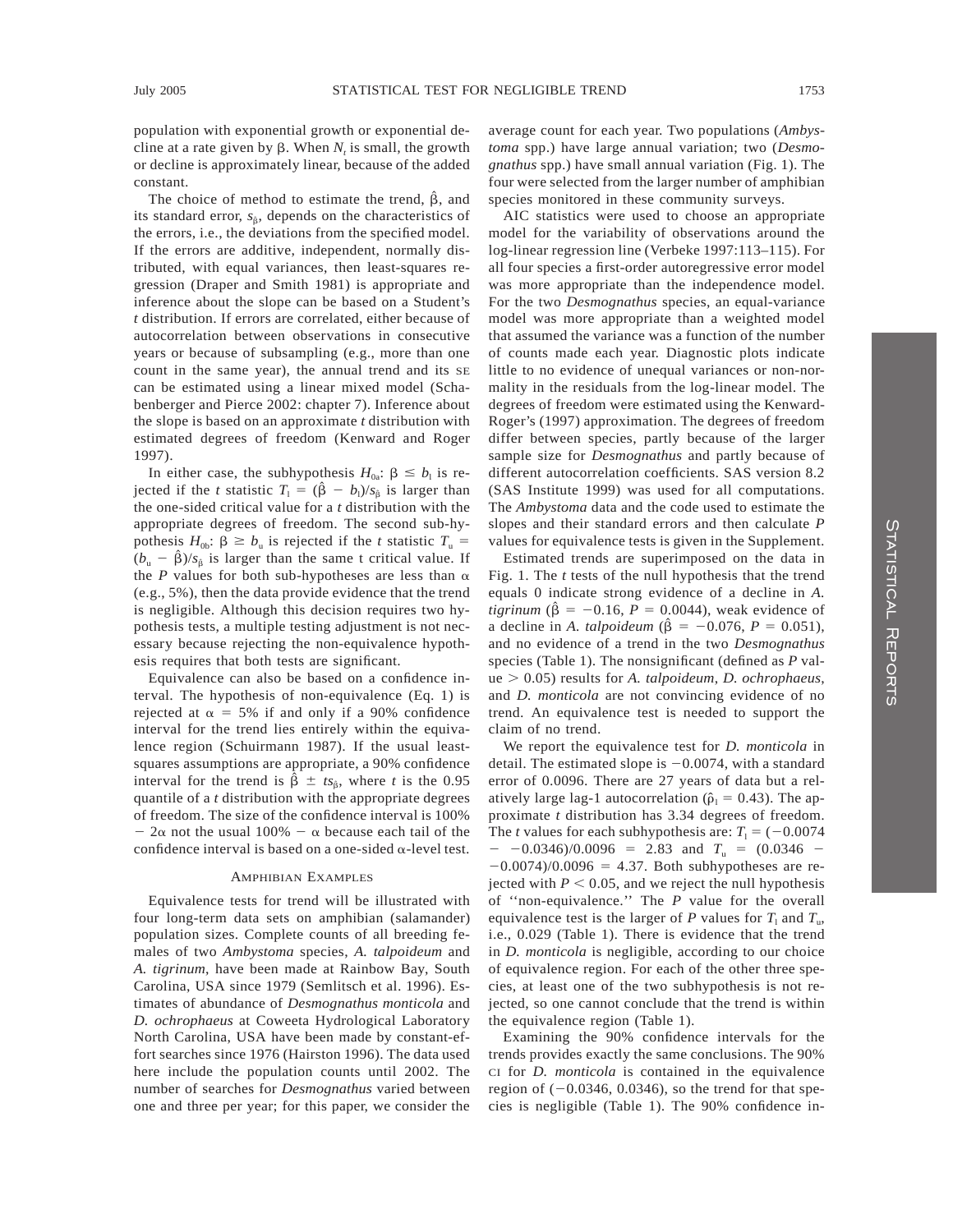

FIG. 1. Trends in number of breeding females for (a) *Ambystoma talpoideum* and (b) *Ambystoma tigrinum* over 24 years at Rainbow Bay, Aiken County, South Carolina USA, and in number of amphibians seen in constant-effort searches for (c) *Desmognathus monticola* and (d) *Desmognathus ochropheaus* over 27 years at Coweeta Hydrological Laboratory, Macon County, North Carolina, USA. Lines indicate predicted values from log-linear regressions.

tervals for the other three species fall at least partly outside the equivalence region (Table 1).

### **DISCUSSION**

For *Ambystoma tigrinum* and *Desmognathus monticola*, the conclusions from the equivalence test agree with those from the *t* test of slope equal to 0. The trend in *A. tigrinum* is not 0 using the *t* test; the null hypothesis of non-negligible trend is accepted using the equivalence test (Table 1). The trend in *D. monticola* is not significantly different from 0; the equivalence test indicates a negligible trend. The two tests provide complementary rather than redundant insights, however, because they address different questions. This is illustrated by *D. ochrophaeus*. The trend is not significantly different from 0, but the equivalence test fails to support the opposite conclusion that the trend is near 0. Together, the two tests suggest that there is insufficient evidence to decide whether the *D. ochrophaeus* population is increasing slowly or remaining the same. The evidence is also inconclusive for *A. talpoideum* although there is borderline support for a decline.

The two tests do not always agree because the rejection regions for the two tests are quite different. The rejection region for a test is the set of observed summary statistics for which that test rejects the null hypothesis at a specified  $\alpha$  level. For tests of trend, the two summary statistics are the estimated trend,  $\hat{\beta}$ , and the standard error of that estimate. The orientations of the boundaries of the rejection region depend on the *t* quantile, i.e., they are related to the error degrees of freedom. The rejection region for the usual test of no

TABLE 1. Log-linear trends,  $\hat{\beta}$ , for each of the four amphibian data sets.

| No.                                                                            |                      |                                            |                                   |                              | P valuet                        |                                |                                       | 90% confidence                                                                  |
|--------------------------------------------------------------------------------|----------------------|--------------------------------------------|-----------------------------------|------------------------------|---------------------------------|--------------------------------|---------------------------------------|---------------------------------------------------------------------------------|
| <b>Species</b>                                                                 | vears                | ß                                          | $S_{\rm B}$ <sup>†</sup>          | df                           | $H_0: \beta = 0$                |                                | $H_0: \beta < b_1$ $H_0: \beta > b_n$ | limit                                                                           |
| Ambystoma talpoideum<br>A. tigrinum<br>Desmognathus monticola<br>D. ocrophaeus | 24<br>24<br>27<br>27 | $-0.076$<br>$-0.162$<br>$-0.0074$<br>0.017 | 0.031<br>0.034<br>0.0096<br>0.010 | 5.78<br>5.43<br>3.34<br>1.98 | 0.051<br>0.0044<br>0.49<br>0.23 | 0.88<br>0.99<br>0.029<br>0.018 | 0.0062<br>0.00089<br>0.0089<br>0.11   | $(-0.14, -0.016)$<br>$(-0.23, -0.09)$<br>$(-0.029, 0.014)$<br>$(-0.012, 0.046)$ |

 $\dagger$  Standard error of the trend,  $\beta$ .

 $\frac{1}{k}$  *P* values are given for the usual test of no trend  $(H_0: \beta = 0)$  and the two parts of the equivalence test. The equivalence region is (lower bound  $b_1 = -0.0346$ , upper bound  $b_0 = 0.0346$ ), which corresponds to a doubling or halving time of 20 years.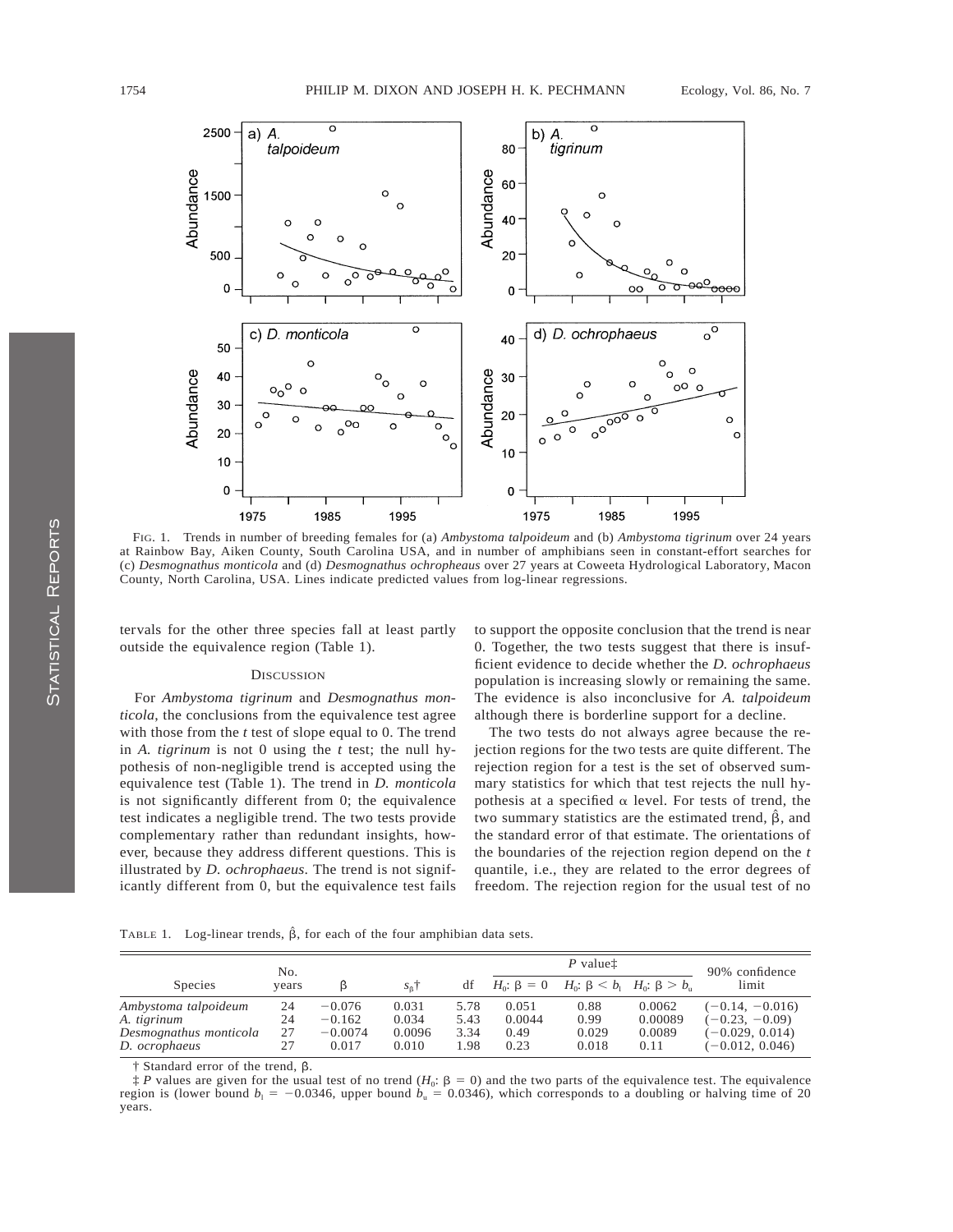

FIG. 2. Rejection regions for the usual test of no trend and the equivalence test. The rejection region is the set of estimated slopes and their standard errors for which the null hypothesis is rejected. These are shown for error  $df = 3.34$ , the estimated error df for *Desmognathus monticola*. (a) The cross-hatched area is the rejection region for the usual test of  $H_0$ :  $\beta = 0$ . (b) The cross-hatched area is the rejection region for the equivalence test, using an equivalence region with lower bound  $b_1$  $-0.0346$  and upper bound  $b<sub>u</sub> = 0.0346$ . (c) Overlay of the two rejection regions. The areas labeled A, B, C, and D are described in the *Discussion*. In all panels, the dot indicates the estimated slope and standard error for *D. monticola*.

difference  $(H_0: \beta = 0)$  for *D. monticola* is the crosshatched area in Fig. 2a. The rejection region for the equivalence test for this species is the region inside the crosshatched triangle in Fig. 2b.

If results of the two tests are considered together, there are four possible outcomes (Fig. 2c). If the trend is significantly different from zero and not significantly inside the equivalence region, both tests provide evidence of an ecologically significant trend (areas labeled B, Fig. 2c). The trend in *A. tigrinum* illustrates this case. The other consistent pair of results is when the trend is not significantly different from 0 and significantly inside the equivalence region (Fig. 2c: area A). This provides strong evidence of no ecologically significant trend. The trend in *D. monticola* illustrates this case. A third case occurs when the trend is not significantly different from zero and also not significantly inside the equivalence region (Fig. 2c: area C; e.g., *D. ocrophaeus*). This indicates that the trend is not estimated well enough to make strong conclusions. The sample size is insufficient relative to the residual variation (and perhaps also autocorrelation). A fourth case, trend both significantly different from 0 and significantly negligible, is possible (Fig. 2c: areas labeled D). This case is most likely when the standard error of the trend is small. One interpretation of this fourth case is that the trend is not 0, but is so small that it is biologically unimportant. None of the species considered here illustrate this case.

An alternative to the three hypothesis tests is to calculate confidence intervals around estimated trends. Two intervals must be calculated. A  $1 - \alpha$  confidence interval is appropriate to evaluate whether the trend differs from 0. A  $1 - 2\alpha$  confidence interval is appropriate to evaluate whether the trend is negligible. Both

the hypothesis test and confidence-interval methods of evaluating equivalence require the definition of an equivalence region.

The proposed equivalence regions can be related to IUCN—The World Conservation Union categories of threatened species (IUCN 2001). Simplifying the definitions slightly, a decline in numbers of  $>50\%$  in 10 years defines an ''endangered'' species. So, the equivalence region of  $(-0.0693, 0.0693)$  corresponds to ''not endangered.'' A decline of 30% in 10 years defines a ''vulnerable'' species, so the equivalence region of  $(-0.0346, 0.0346)$  corresponds to "not vulnerable." Results from equivalence tests depend critically on the choice of equivalence region. The 90% CI of the trend in *D. ochrophaeus*  $(-0.012, 0.046)$  falls entirely within the larger equivalence region of  $(-0.0693, 0.0693)$ , indicating that we have sufficient evidence to conclude that the species is ''not endangered,'' even though there was insufficient evidence to conclude that it is ''not vulnerable," i.e., that the trend lies within  $(-0.0346,$ 0.0346).

Equivalence methods provide a way to evaluate the absence of trends after data are collected. They complement power analyses, which are most useful for designing a study. As always, summarizing a trend and understanding its cause(s) are separate issues.

#### ACKNOWLEDGMENTS

Research was conducted with support of the Environmental Remediation Sciences Division of the Office of Biological and Environmental Research, U.S. Department of Energy, through the Financial Assistance Award number DE-FC09- 96SR18546 to the University of Georgia Research Foundation, and by Iowa State University and the University of New Orleans. We thank Kathy Cottingham, David Parkhurst, and an anonymous reviewer for their insightful and helpful comments. The *Desmognathus* data were kindly provided by N.